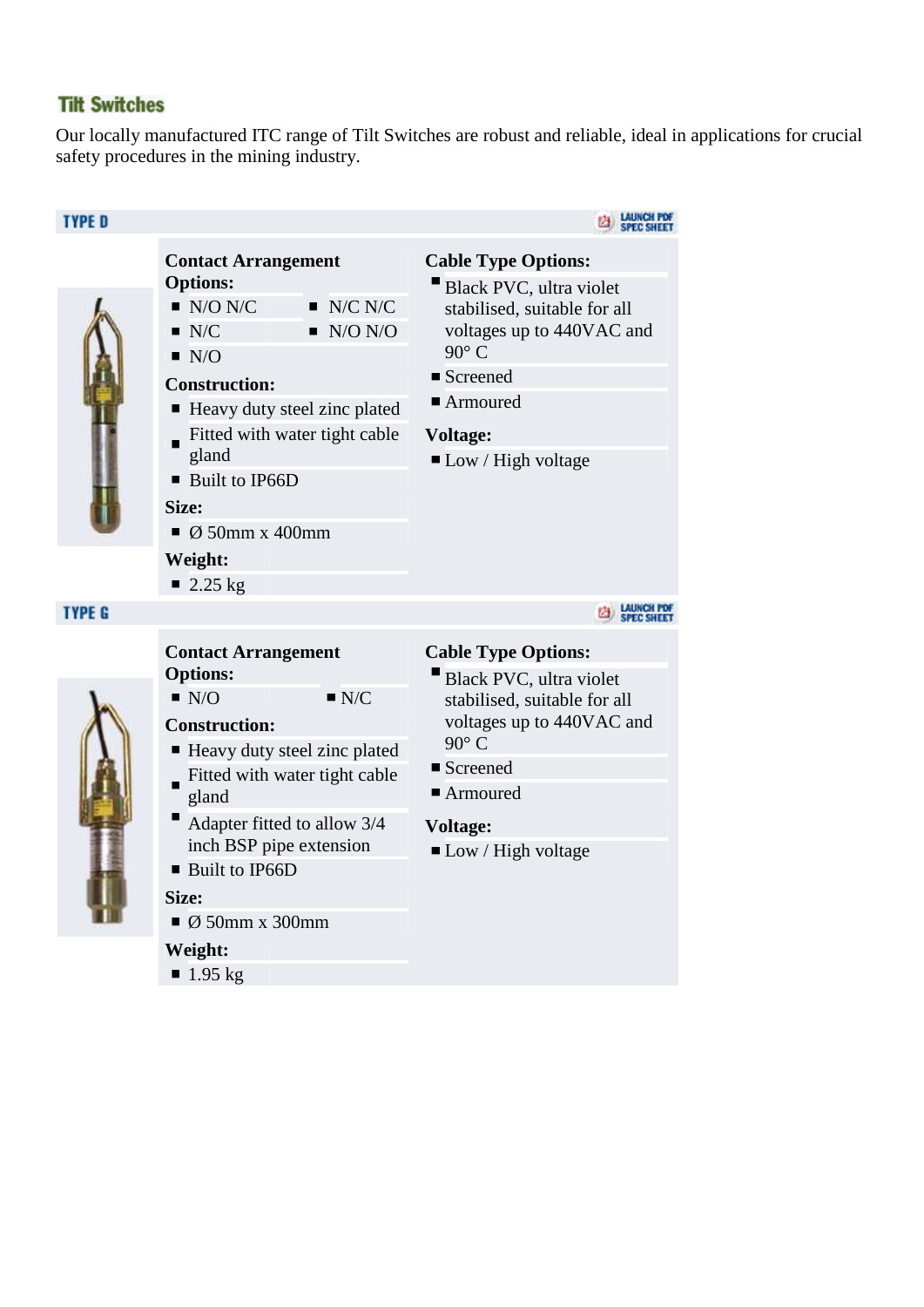#### **TYPE H**



### **Contact Arrangement Options:**

 $N/O$   $N/C$ 

#### **Construction:**

- Heavy duty steel zinc plated Fitted with water tight cable  $\blacksquare$ gland
- Built to IP66D

#### **Size:**

 $\bullet$  Ø 50mm x 300mm

#### **Weight:**

 $\blacksquare$  2.25 kg

#### **TYPE J**



- N/C
- $\blacksquare$  N/O N/O

#### **Construction:**

■ Heavy duty steel zinc plated

N/C N/C

- Fitted with water tight cable gland
- Adapter fitted to allow 3/4 inch BSP pipe extension
- Built to IP66D

#### **Size:**

 $\bullet$  Ø 50mm x 350 mm

### **TYPE K**

#### **Contact Arrangement Options:**

- $\blacksquare$  N/O N/C  $\blacksquare$  N/C N/C
- $N/O N/O$

#### **Construction:**

- Heavy duty steel zinc plated
- Fitted with water tight cable gland
- Built to IP66D

#### **Size:**

 $\bullet$  Ø 50mm x 350 mm

#### **Weight:**

 $\blacksquare$  2.1 kg

#### **Cable Type Options:**

- Black PVC, ultra violet stabilised, suitable for all voltages up to 440VAC and 90° C
- Screened
- Armoured

#### **Voltage:**

■ Low / High voltage

### **EZE** LAUNCH POF

#### **Cable Type Options:**

- Black PVC, ultra violet stabilised, suitable for all voltages up to 440VAC and 90° C
- Screened
- Armoured

#### **Voltage:**

 $\blacksquare$  Low / High voltage

#### **Weight:**

 $\blacksquare$  2.1 kg

#### **E2 LAUNCH PDF**<br>SPEC SHEET

#### **Cable Type Options:**

- Black PVC, ultra violet stabilised, suitable for all voltages up to 440VAC and 90° C
- Screened
- Armoured

#### **Voltage:**

 $\blacksquare$  Low / High voltage



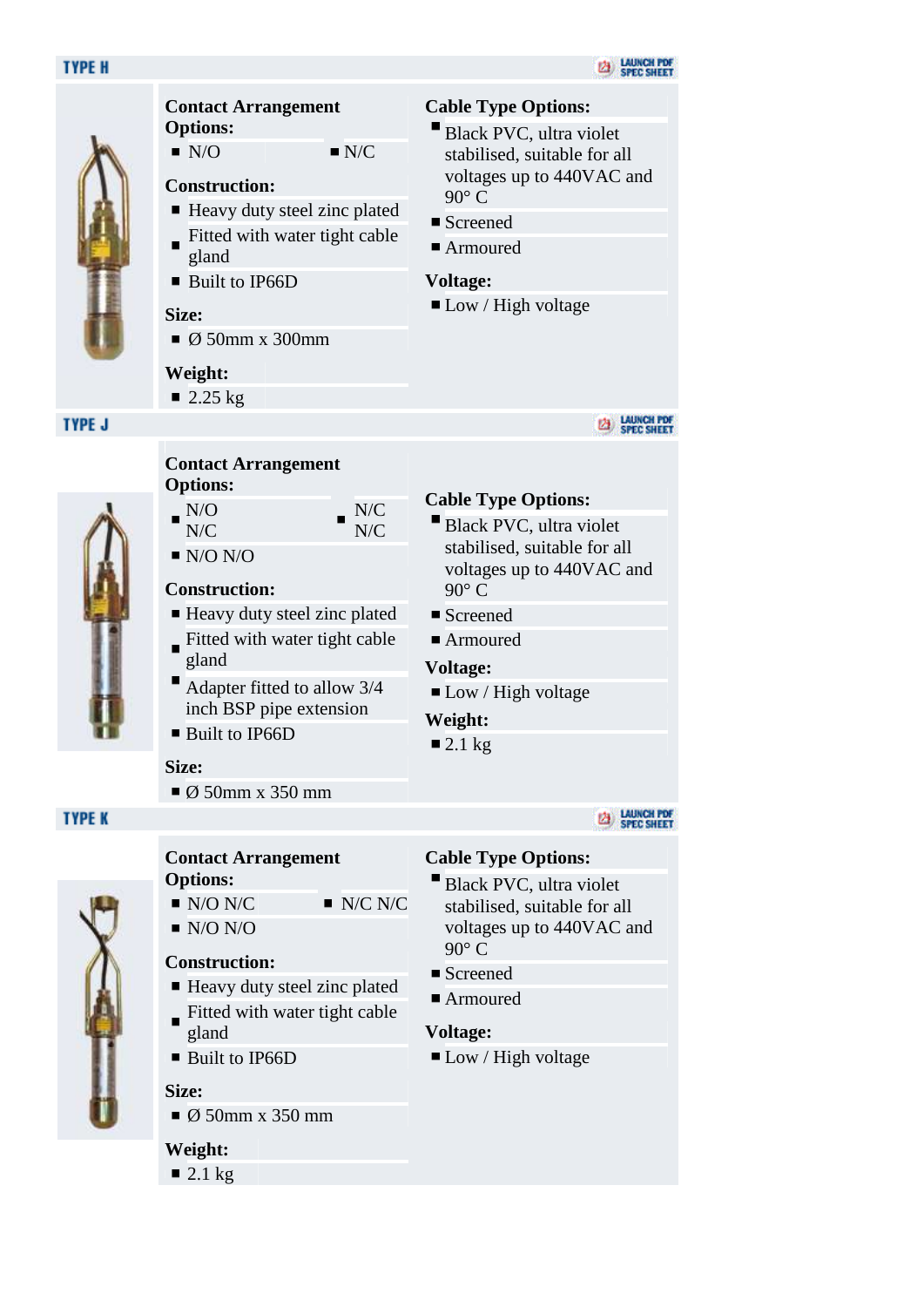#### **TYPE L**



#### **Contact Arrangement Options:**

- $\blacksquare$  N/O N/C  $\blacksquare$  N/C N/C
- $N/C$   $N/O N/O$ 
	-
- $\blacksquare$  N/O

#### **Construction:**

- Heavy duty steel zinc plated
- Epoxy resin filled
- Built to IP66D

#### **Size:**

 $\bullet$  Ø 38mm x 220 mm

#### **Weight:**

 $1.05 \text{ kg}$ 

#### **TYPE P**



#### **Contact Arrangement Options:**

- $\blacksquare$  N/O N/C  $\blacksquare$  N/C N/C
- $N/C$   $N/O N/O$
- $N/O$

#### **Construction:**

- $\blacksquare$  Heavy duty steel zinc plated
- **E** Epoxy resin filled
- Built to IP66D

#### **Size:**

 $\bullet$  Ø 32mm x 220mm

#### **Weight:**

 $\blacksquare$  0.75 kg

### **TYPE R**



# **Contact Arrangement**

**Options:**  $N/O$   $N/C$ 

## **Construction:**

- Heavy duty steel zinc plated
- Epoxy resin filled
- Built to IP66D

#### **Size:**

 $\bullet$  Ø 38mm x 100mm

#### **Weight:**

 $\blacksquare$  0.56 kg

#### **Cable Type Options:**

- Black PVC, ultra violet stabilised, suitable for all voltages up to 440VAC and 90° C
- Screened
- Armoured

#### **Voltage:**

■ Low / High voltage

#### **Cable Type Options:**

- Black PVC, ultra violet stabilised, suitable for all voltages up to 440VAC and  $90^\circ$  C
- Screened
- Armoured

#### **Voltage:**

**Low** / High voltage

#### **EA LAUNCH PDF**<br>SPEC SHEET

#### **Cable Type Options:**

- Black PVC, ultra violet stabilised, suitable for all voltages up to 440VAC and 90° C
- Screened
- Armoured

#### **Voltage:**

■ Low / High voltage